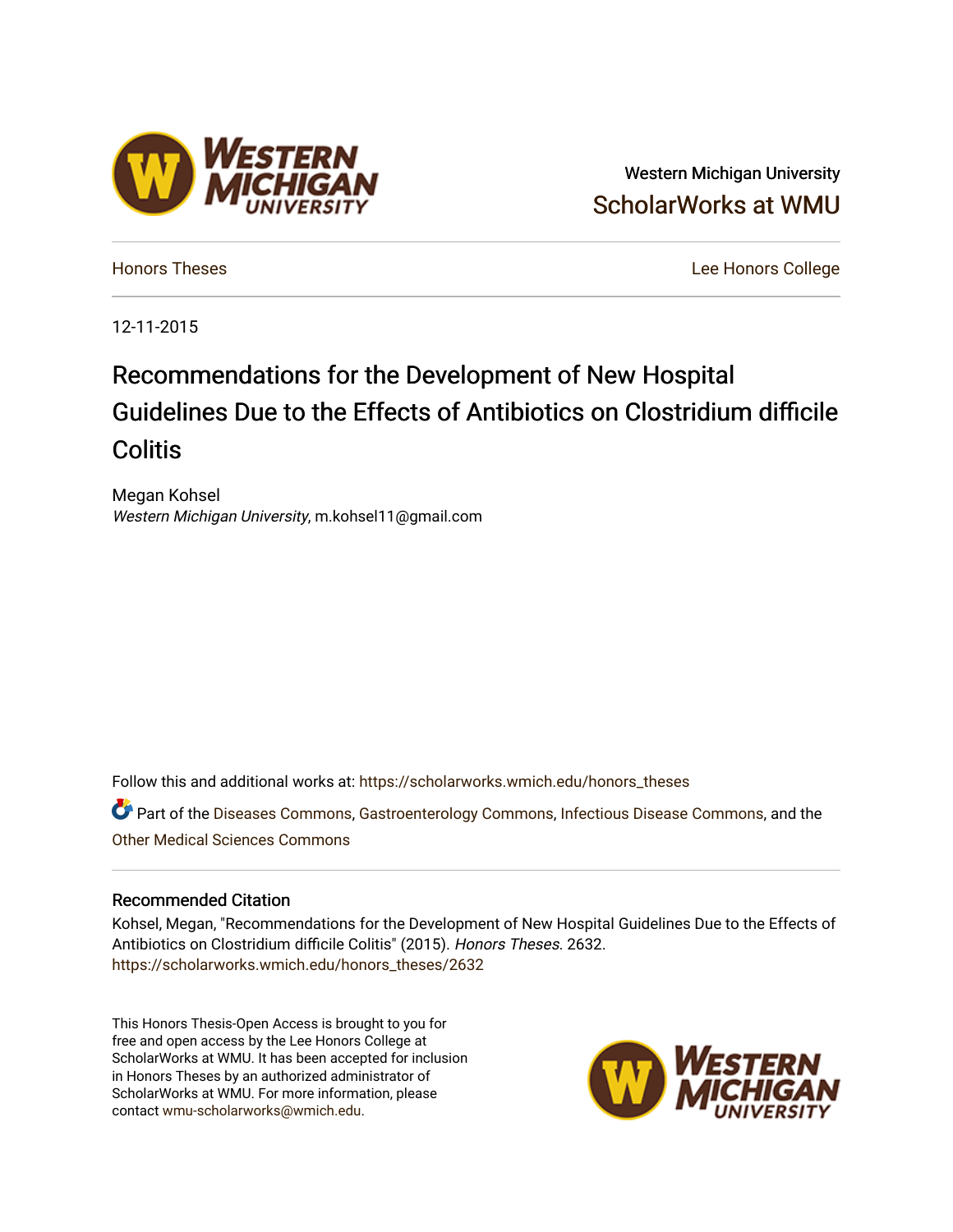Recommendations for the Development of New Hospital Guidelines due to the Effects of

Antibiotics on *Clostridium difficile* Colitis

Megan Kohsel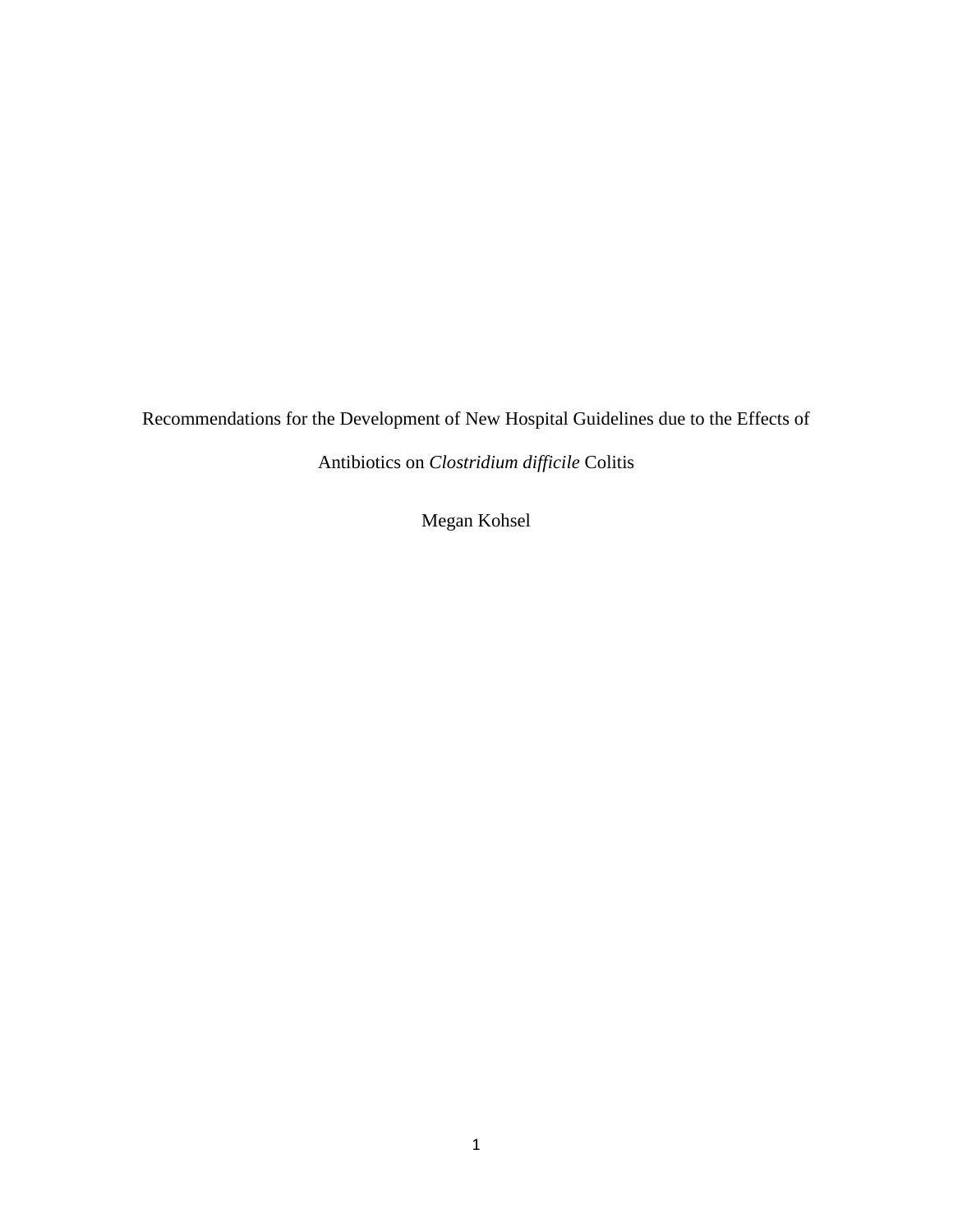#### **Abstract**

*Clostridium difficile* colitis is an infection that causes inflammation of the colon and diarrhea. This can even lead to death in some cases. The incidence of this infection and its overall effects have been on the rise throughout the last twenty years as antibiotics have been prescribed more frequently. Therefore, it is necessary that the rate of *C. difficile* infection is lowered by improved guidelines for hospitals, so that fewer people are infected and also that fewer antibiotics are prescribed to avoid the infection with *C. difficle*.

#### **What is** *Clostridium difficile* **colitis?**

*C. difficile* is a gram positive, anaerobic, spore forming bacterium that has the ability to produce exotoxins that cause colitis in humans (Salyers et al., 1994). It is estimated that approximately 5% of the population naturally have *C. difficile* present as part of their intestinal microbiota (Wilson et al., 2011). When *C. difficile* becomes pathogenic due to many different factors, including suppression of natural microbiota due to antibiotics, *C. difficile* can cause colitis. The growth of the bacteria is due to the fact that the niches that the normal microbiota fill are no longer inhabited and *C. difficile* is able to exploit this uninhabited niche and the spores can germinate. This in turn can cause *C. difficile* colitis.

# *C. difficile* **virulence factors**

The first step in the pathogenicity of *C. difficile* colitis is the attachment of the bacterium to the mucus and cells that line the colon (Wilson et al., 2011). The toxins that *C. difficile*  produces are able to damage the colonic mucosa, and the symptoms include the production of yellowish layer on the surface of the colon made up of fibrin, mucin, and dead host cells (Wilson et al., 2011). This damage causes an inflammatory response in the body and neutrophils are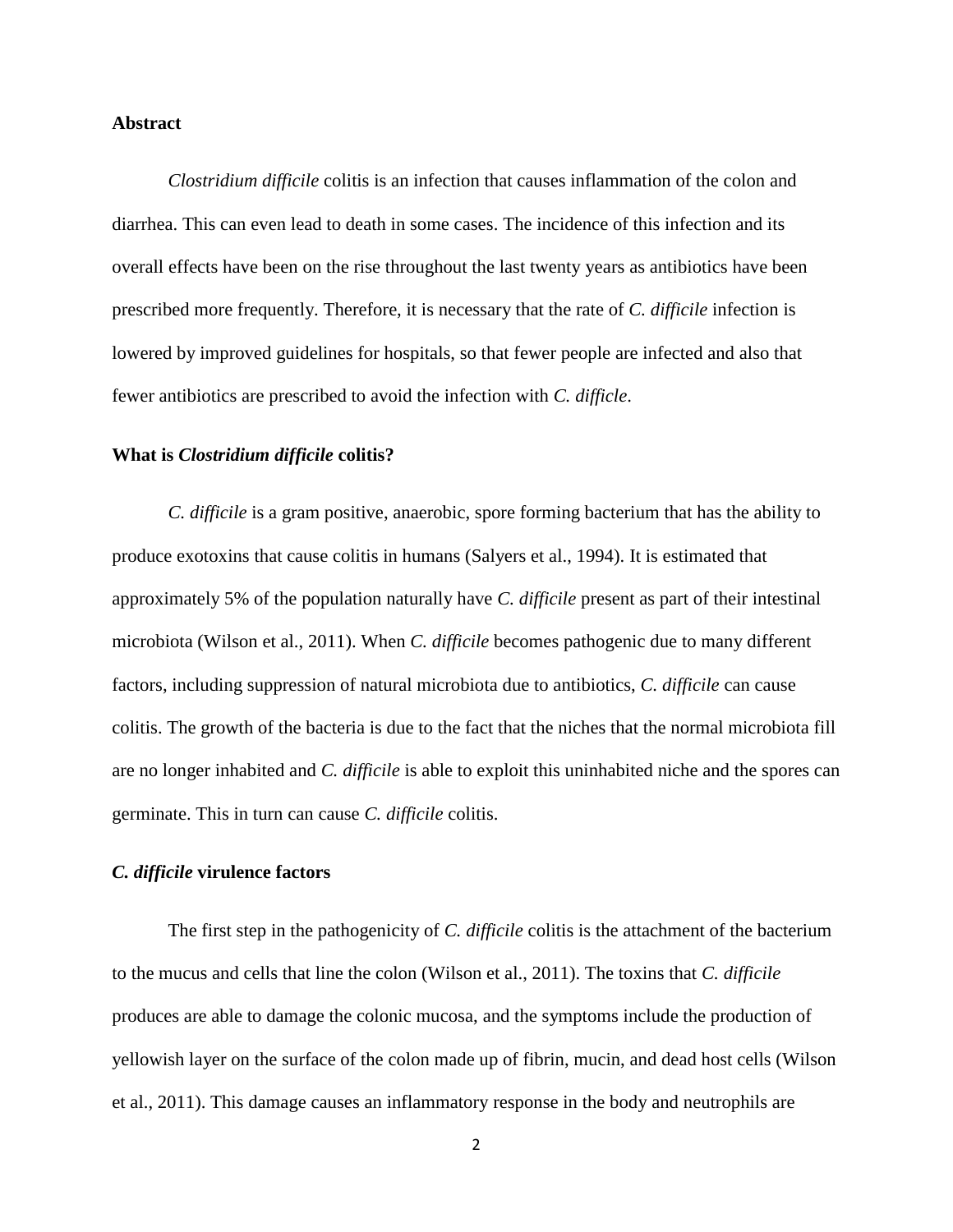recruited (Wilson et al., 2011). Once the yellowish layers of several different areas converge together, it is called a pseudomembrane (Wilson et al., 2011).

*C. difficile* that causes this pseudomembrane has the ability to produce two large AB-type protein toxins, toxin A (TcdA) and toxin B (TcdB) (Wilson et al., 2011). These toxins work by modifying the G proteins of host's cell membranes that control many cellular activities, one of these is actin polymerization (Wilson et al., 2011). TcdA works by causing the mucosal cells to become so filled with fluid that they are no longer able to control water movement (Wilson et al., 2011). TcdB collapses the actin cytoskeleton of tissue culture cells (Wilson et al., 2011). Also, TcdA works more slowly than TcdB which may account for why strains of *C. difficile* colitis that only produce TcdB are still able to cause damage (Wilson et al., 2011).

#### *TcdA Mechanism*

TcdA stimulates intestinal mucosal cells which produce cytokines and inflammatory proteins (Wilson et al., 2011). This attracts neutrophils (polymorphonuclear cells [PMNs]) creating a large inflammatory response (Wilson et al., 2011). Response of this magnitude results in mucosal cell destruction (Wilson et al., 2011). The neutrophils move between the cells to reach the area of infection, which can cause the tight junctions to become damaged (Wilson et al., 2011). This damage causes water flow between the cells to be uncontrolled (Wilson et al., 2011) This results in water to leak into the lumen of the intestine and for a pathway for TcdB to enter (Wilson et al., 2011).

TcdA targets two G proteins (Wilson et al., 2011). G proteins are important because they are responsible for many regulatory functions in mammals (Wilson et al., 2011). One of the functions that they are responsible for is the control of the polymerization and depolymerization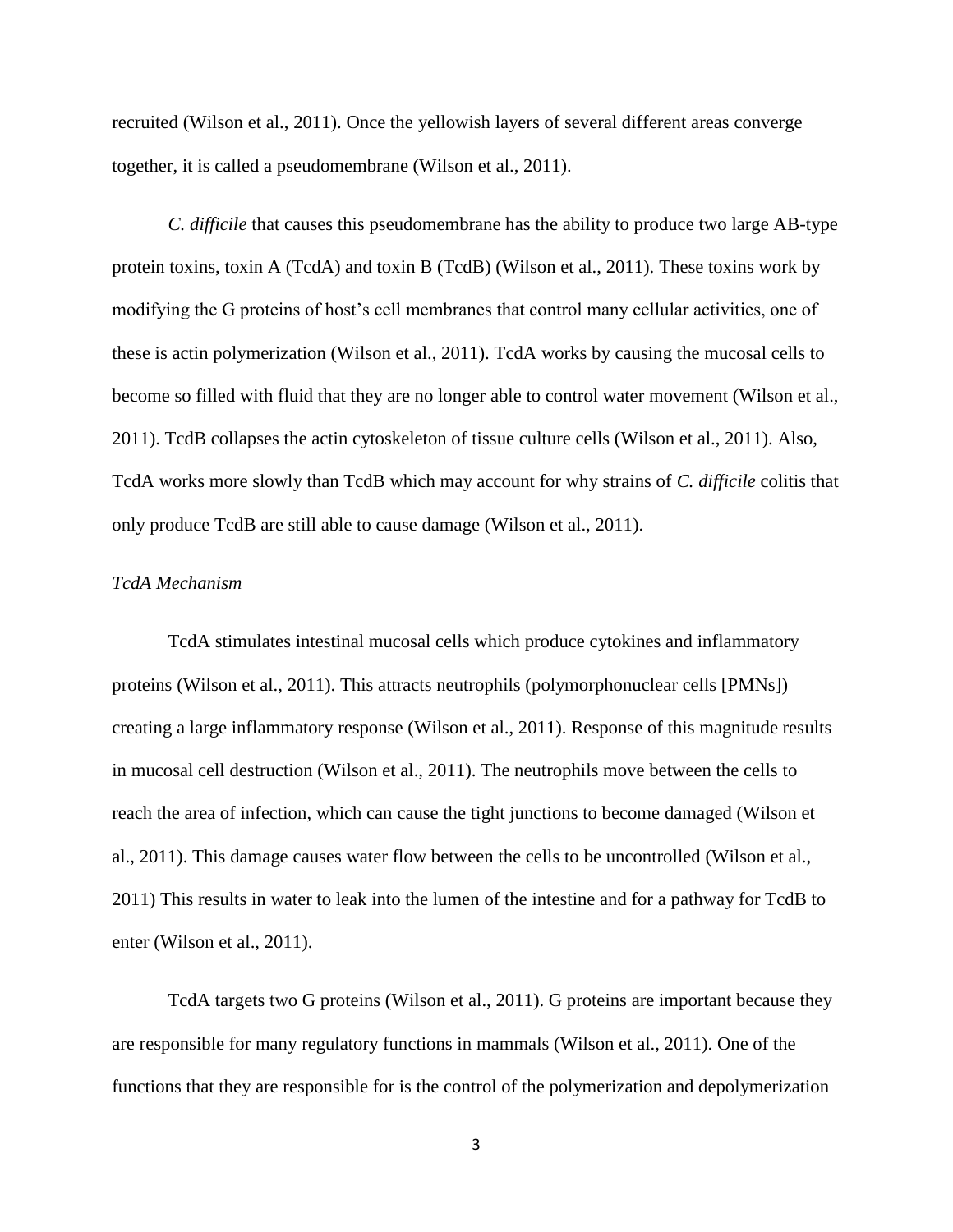of actin (Wilson et al., 2011). With polymerization and depolymerization inhibited the actin cytoskeleton is not able to change as it naturally does (Wilson et al., 2011). This results in problems with neutrophil movement (Wilson et al., 2011).

#### *TcdB Mechanism*

TcdB gains access through the damage that TcdA causes (Wilson et al., 2011). Once inside the mucosal membrane of the intestines, TcdB damages the tissue on the underside of the mucosal membrane and intestinal wall (Wilson et al., 2011). Damage can become so extensive that LPS or bacteria from the colon are able to enter into the bloodstream and this can result in septic shock (Wilson et al., 2011).

# **How** *C. difficile* **may be transmitted**

*C. difficile* is able to survive for extended periods of time through its spores. Therefore, it is important, especially in a hospital setting for doctors, nurses, patients, and visitors to use caution when working with a patient who has *C. difficile* colitis. Living bacteria or their spores can be transmitted by environmental surface contamination, staff or infected patients (Surawicz et al., 2013). Endospores are able to survive on surfaces for up to five months (Gerding et al., 2015). This means that if surfaces are not disinfected correctly, *C. difficile* spores are able to be transmitted up to five months after they were original deposited on the surface (Surawicz et al., 2013).

## **Symptoms**

There are several different stages of the disease that a patient may be experiencing (Shen et al., 2008). Symptoms of a mild to moderate infection include watery diarrhea three or more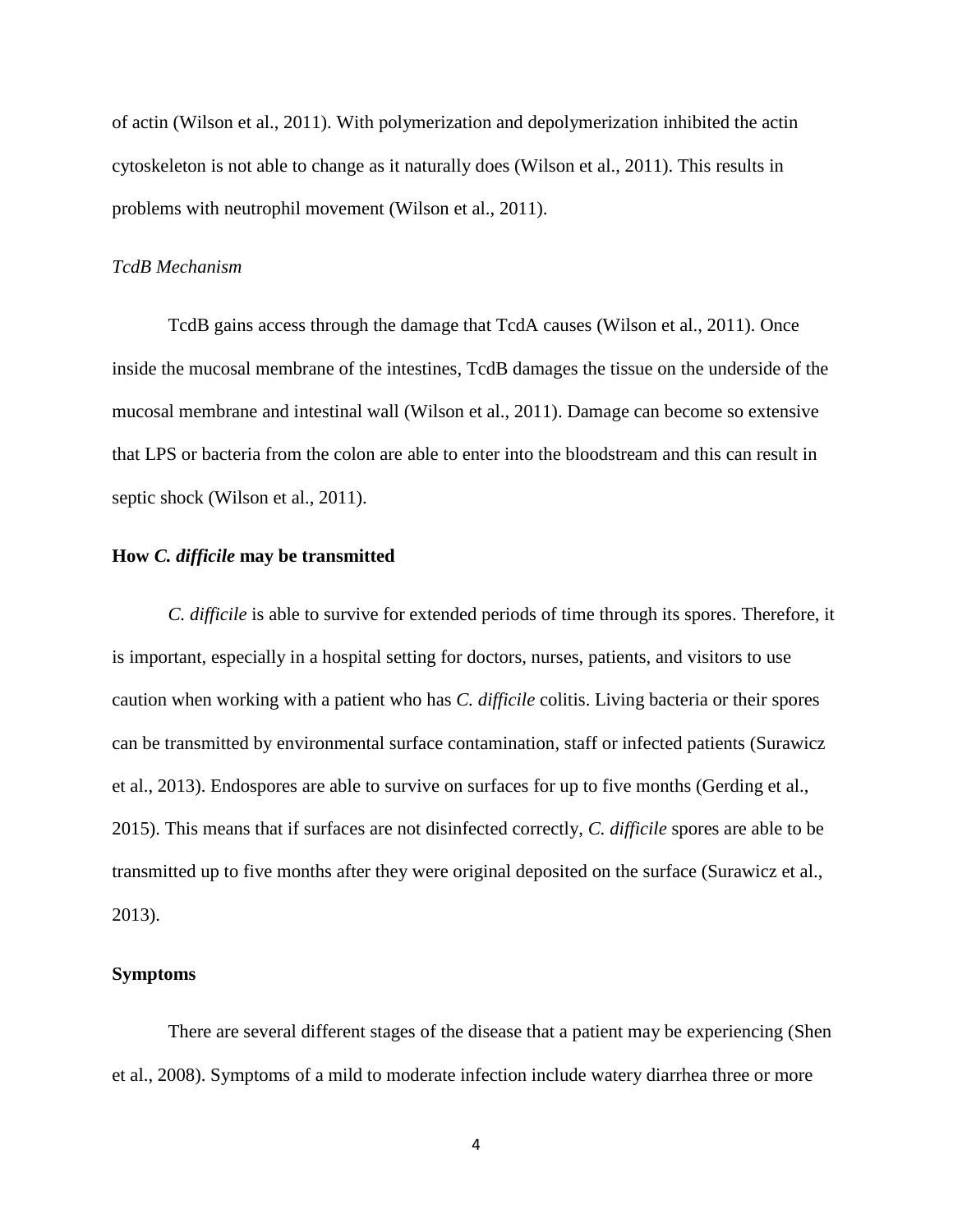times a day for two or more days and mild abdominal cramping and tenderness (Surawicz et al., 2013). Symptoms of a more severe stage of the disease that a patient could notice on their own without tests may include: watery diarrhea occurring anywhere from ten to fifteen times a day, severe abdominal cramping and pain, fever, blood or pus in the stool, nausea, dehydration, loss of appetite, weight loss, and/or swollen abdomen (Surawicz et al., 2013). The most severe stage is defined as the patient being required to stay in an intensive care unit (ICU). An endoscopic examination that shows the presence of pseudomembranes or the existence of two of more of the following symptoms: patients is over 60 years old, experiencing a fever of over 38.3˚C, their albumin level is less than 2.5mg/dL, or their white blood cell count within 48 hours of admission is greater than 15,000/μL are indicators of severe stage (Shen et al., 2008).

# **Antibiotic Risk Factors**

96% of people who have symptoms of *C. difficile* colitis were found to have received antibiotic within the last 14 days before their first symptoms appeared (Cohen et al., 2010). Furthermore, all patients with *C. difficile* colitis symptoms had received antibiotics within the last 3 months (Cohen et al., 2013). Many outbreaks of *C. difficile* colitis are associated with the use of fluoroquinolones (Cohen et al., 2013). While fluoroquinolones, which target DNA gyrase, have been associated with a higher risk for the development of *C. difficile* colitis (Cohen et al., 2013). This may be due fluoroquinolones being broad spectrum antibiotics. However, almost all antibiotics have been associated with *C. difficile* colitis (Cohen et al., 2013). Fluoroquinolones are broad spectrum antibiotics which causes them to be associated with a higher risk for the development of *C. difficile* colitis.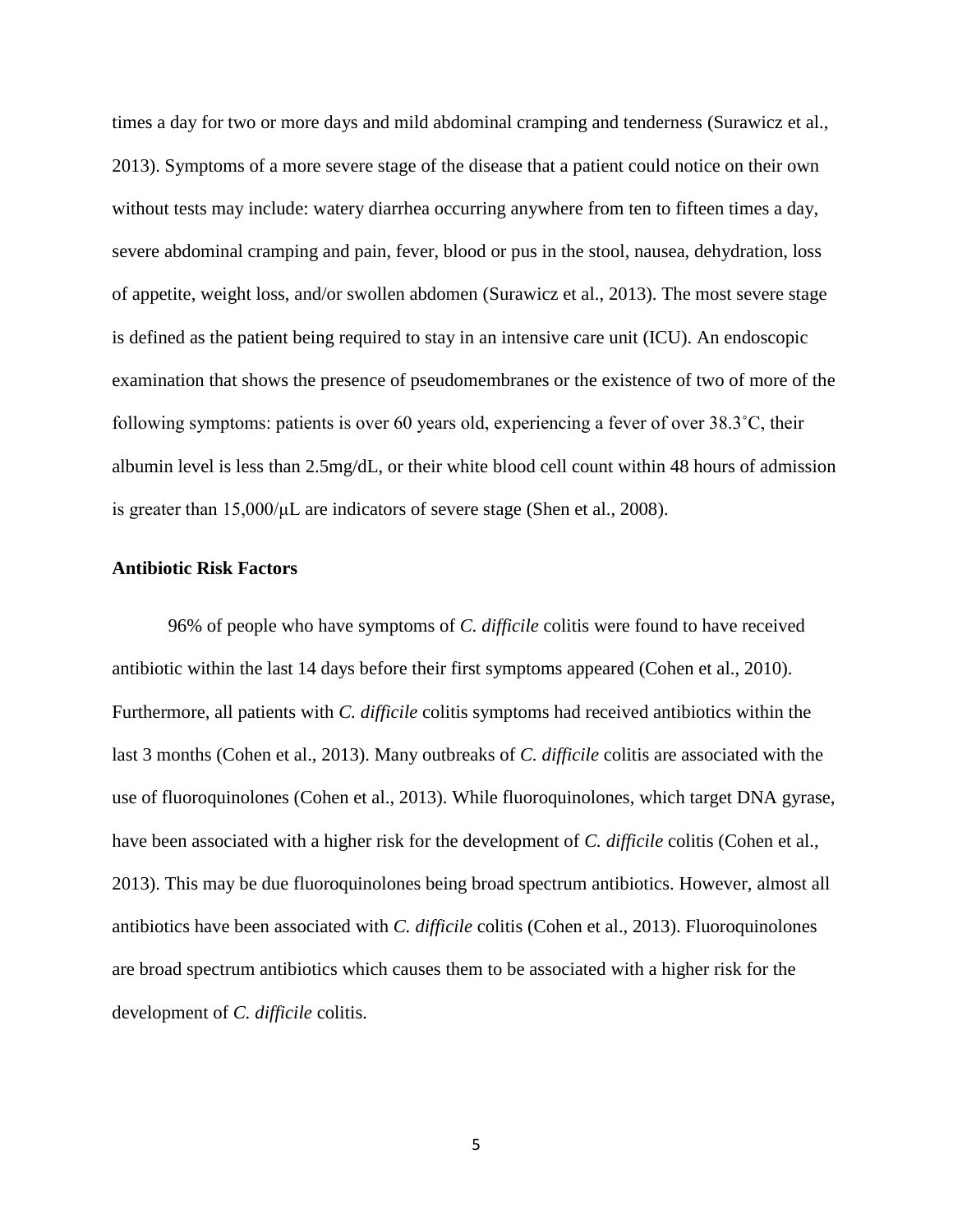Also, it was discovered that the increased use of these antibiotic was associated with the emergence of a new hypervirulent strain of *C. difficile*, strain BI/NAP1/027 (Shen et al., 2008). Strain BI/NAP1/027 has been found in 67%-82% of illnesses in Quebec which led researchers to believe that it may be transmitted with a higher effectiveness than other strains (Cohen et al., 2013). This strain has an additional toxin, the binary toxin, which may account for its higher transmission rates (Cohen et al., 2013). This strain has been shown to cause a more severe disease in patients than those effected with other strains (Cohen et al., 2013).

#### **Diagnostic Testing**

Testing a patient quickly and accurately for *C. difficile* colitis is in the best interest of both the patient and the doctor. There are several different methods for testing but the best specimen for all testing methods is a watery, loose, or unformed stool that is promptly delivered to the laboratory (Cohen et al., 2013). Due to cost and efficiency, antibody-based testing is the preferred method of identifying the toxins (Cohen et al., 2013). These tests are also the easiest for the laboratory to perform (Cohen et al., 2013).

#### *Cell Cytotoxicity Assay*

This assay is looking for the effects of *C. difficile* toxins on human cells that are grown in culture (Cohen et al., 2013). Many laboratories use human foreskin fibroblast cells (Cohen et al., 2013). These cells are the most sensitive cell line for detecting the toxin (Cohen et al., 2013). This assay has a detection rate ranging from 67% to 100% (Cohen et al., 2013).

*Enzyme Immunoassay (EIA)*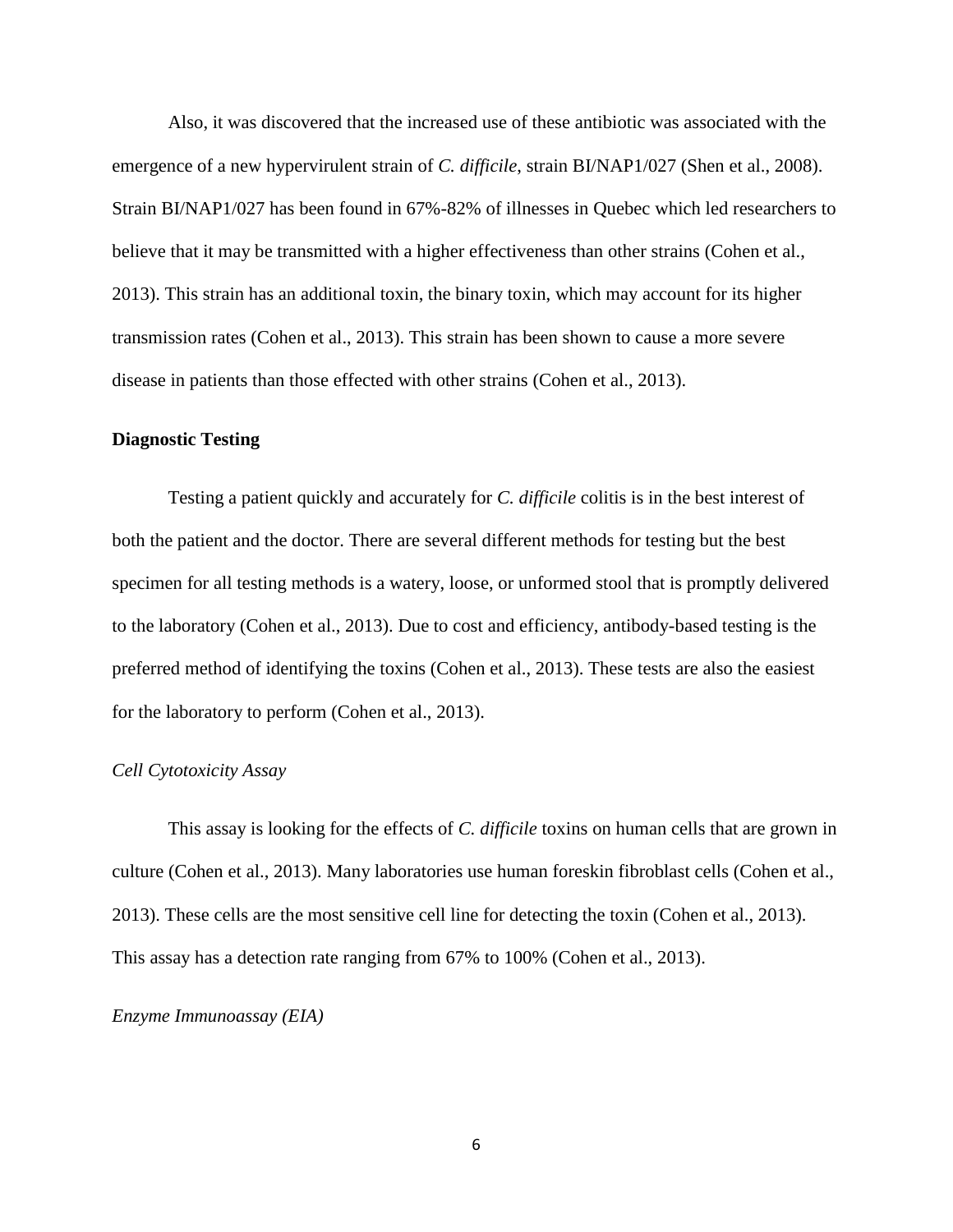EIA tests are designed to detect toxin A only or to detect both toxins A and B (Cohen et al., 2013). However, it is preferred that both toxin A and B are tested for as 1%-2% of the strains present in the United States do not produce toxin A (Cohen et al., 2013). Ninety percent of the laboratories routinely use this test as it is easy to perform and cost effective (Cohen et al., 2013). It also has been shown to have a sensitivity of 63%-94% with a specificity of 75%-100% (Cohen et al., 2013).

#### *Culture*

Testing in this method is highly preferred in many laboratories and is essential to the study of *C. difficile* (Cohen et al., 2013). When grown in a solid medium, the colonies are flat, yellow, ground glass-appearing with a surrounding yellow halo (Cohen et al., 2013). They stain as gram-positive bacteria. The agar that the bacterium is grown on must be selected carefully and the plates must be incubated in an anaerobic environment (Cohen et al., 2013). Many laboratories use this diagnosis for a patient carrying *C. difficile* colitis.

#### *Glutamate dehydrogenase (GDH)*

GDH is an enzyme that is produced by *C. difficile* (Surawicz et al., 2013). This enzyme is produced in higher amounts compared to toxins A and B (Surawicz et al., 2013). *C. difficile* produces a NAD-specific GDH that through an irreversible reaction converts L-glutamate into alpha-ketoglutarate (Girinathan et al., 2013). This test is not highly sensitive even though it is a rapid test that laboratories can perform (Cohen et al., 2013). Therefore, this is a test that should be used in conjunction with another test (Cohen et al., 2013). If this test produces a negative result, the patient is determined to not be infected (Cohen et al., 2013). However, if a positive result is obtained, further confirmatory tests are performed (Cohen et al., 2013). This allows for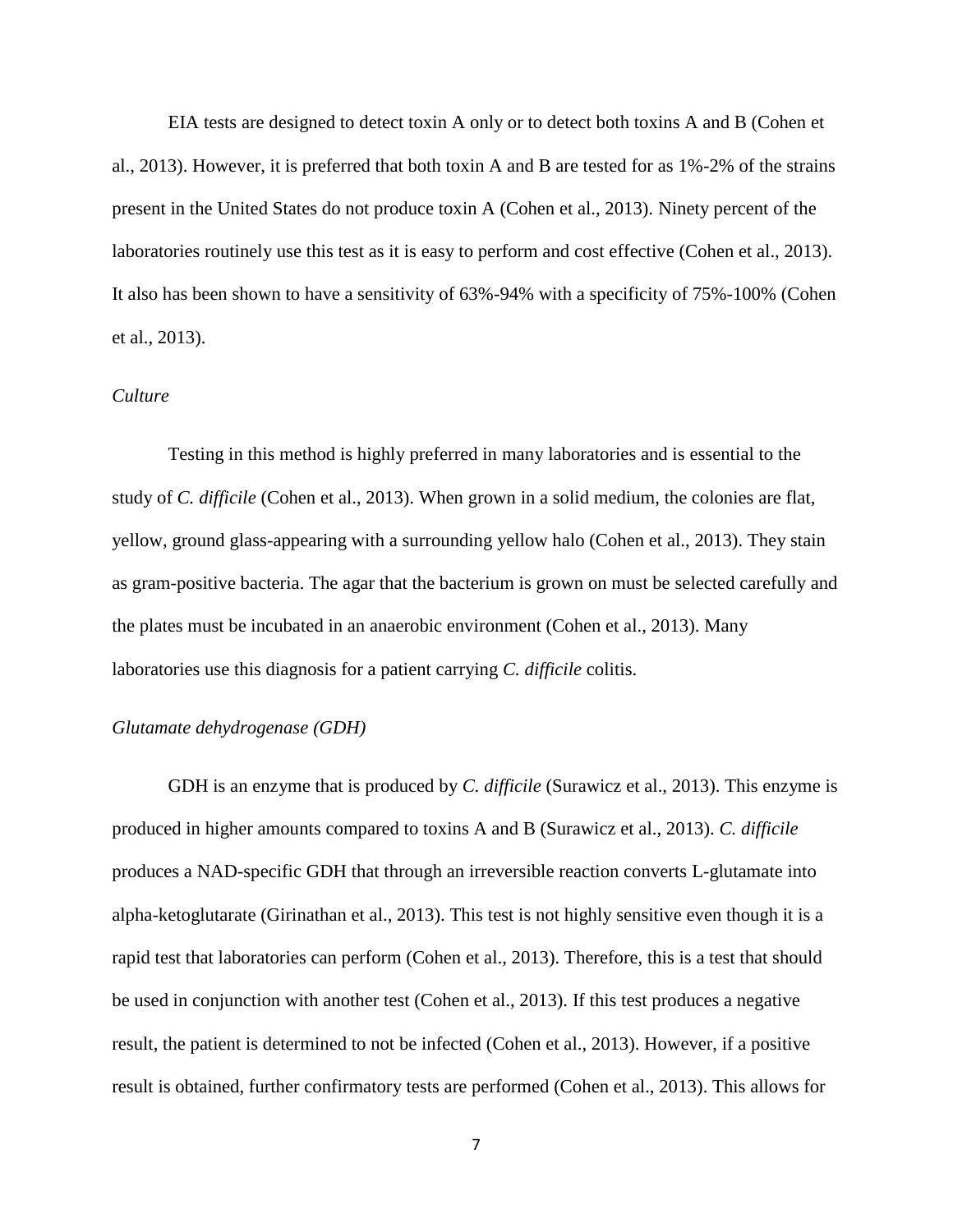an initial screening of patients to quickly rule out those who are not infected. GDH is routinely coupled with a cell cytotoxin assay when a positive result is yielded (Cohen et al., 2013). This is a cost saving mechanism that has saved between \$5,700 and \$18,100 per month (Cohen et al., 2013).

## *Polymerase Chain Reaction (PCR)*

This test is now considered the "gold standard" test for *C. difficile*. PCR works by amplification of a DNA sequence. This allows the researcher to be able to easily identify a specific part of the DNA through tagging it with another sequence. This other sequence is normally some sort of sequence that under UV light is fluorescent allowing it to be easily detected. In the case of *C. difficile* the person running the test is able to selectively tag for TcdA and TcdB sequences (Belanger et al., 2003). This test is a diagnostic test that is simple and takes approximately an hour to complete (Belanger et al., 2003).

#### **Current Treatment Options**

#### *Antibiotics*

In order to successfully treat *C. difficile* colitis*,* it is important to have an early diagnosis. The cause that leads to this illness is usually an antibiotic treatment and this must be discontinued as quickly as possible (Cohen et al., 2013). Once the original treatment is stopped an antibiotic treatment including metronidazole or vancomycin are used to treat the *C. difficile*  colitis (Salyers et al., 1994). Metronidzole is the drug of choice for someone experiencing their first case of *C. difficile* colitis (Cohen et al., 2013). Patients are given 500 mg orally 3 times per day for 10-14 days (Cohen et al., 2013). Vancomycin is dosed as 125 mg orally 4 times per day for 10-14 days (Cohen et al., 2013). The use of vancomycin is normally reserved for a patient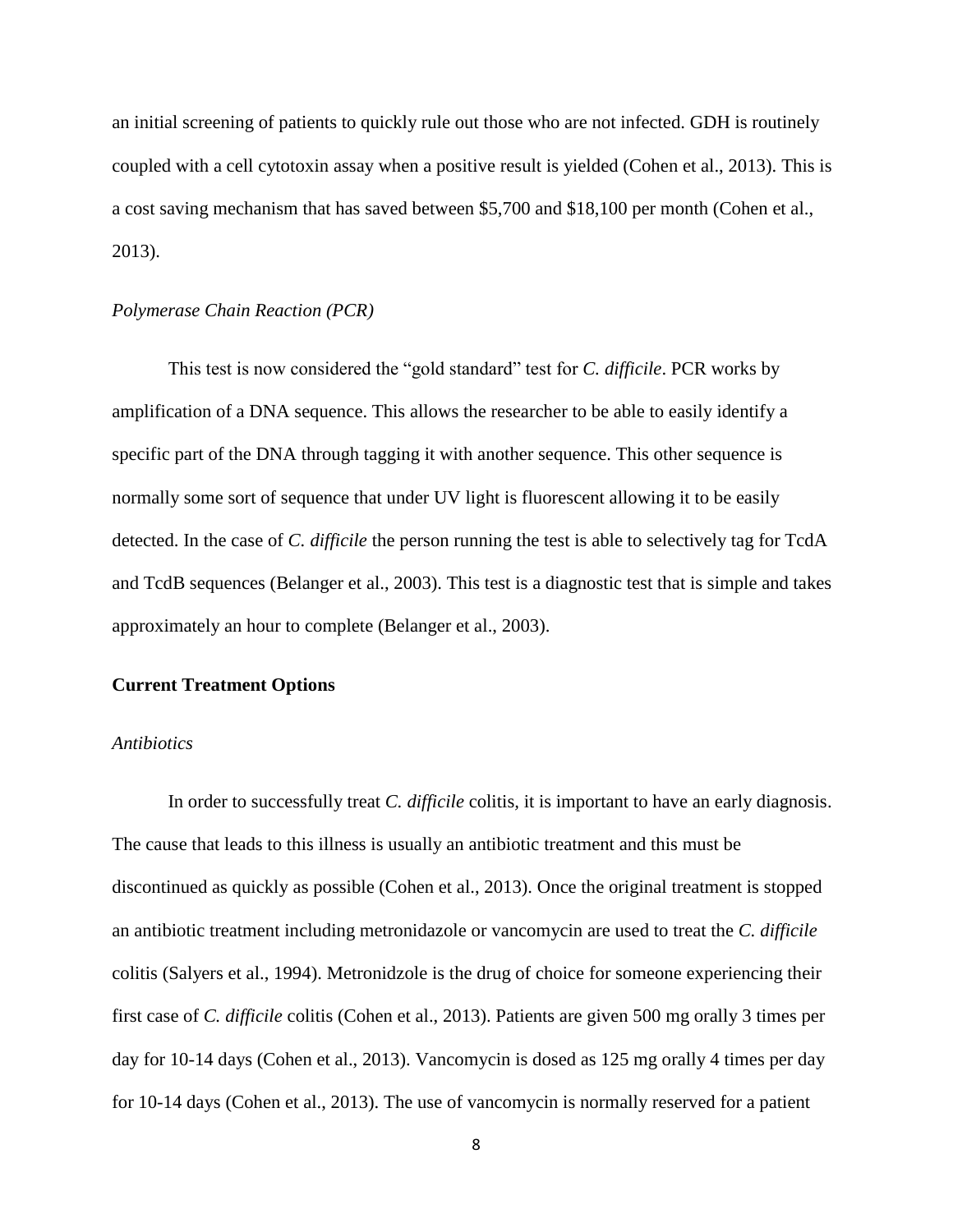with a severe case of the disease (Cohen et al., 2013). While orally is the administration of choice, the antibiotics can be administered in one of three different ways: oral, rectal, or intravenously (IV) (Shen et al., 2008).

Fidaxomicin, commonly known as Dificid, is another antibiotic that was approved for use to treat *C. difficile* colitis in May of 2011 by the FDA (Cruz, 2012). However, it should only be used in cases that are caused by *C. difficile* in order to avoid the possible development of an antibiotic-resistance bacterium (Cruz, 2012). This drug works through the inhibition of RNA polymerases (Cruz, 2012). This results in the bacterium not being able to carry out RNA transcription. Dificid acts directly in the GI tract on *C. difficile* (Cruz, 2012). It has been given for 10 days at a dosage of 200 mg twice daily (Cruz, 2012).

#### *Colectomy*

There are cases when the disease is so severe that an alternate approach is taken. A colectomy is suggested for these patients (Cohen et al., 2013). However, this patient must have their serum lactate level and peripheral blood white blood cell count monitored to ensure they will be able to survive the surgery (Cohen et al., 2013). The postoperative mortality rate is 75% or higher when the lactate level of a patient is greater or equal to 5mmol/L (Cohen et al., 2013).

# *Fecal microbiota transplantation (FMT)*

FMT is the process of delivering stool from a healthy donor into a patient (Bowman et al., 2015). The donor can be a spouse, close relative, or any healthy unrelated donor (Bowman et al., 2015). However, it has been shown that the first choice should be to receive the stool from someone who is genetically related to the patient (Bowman et al., 2015). The routes of administration are enema, colonoscopy, or by the upper gastrointestinal (GI) tract via ingestion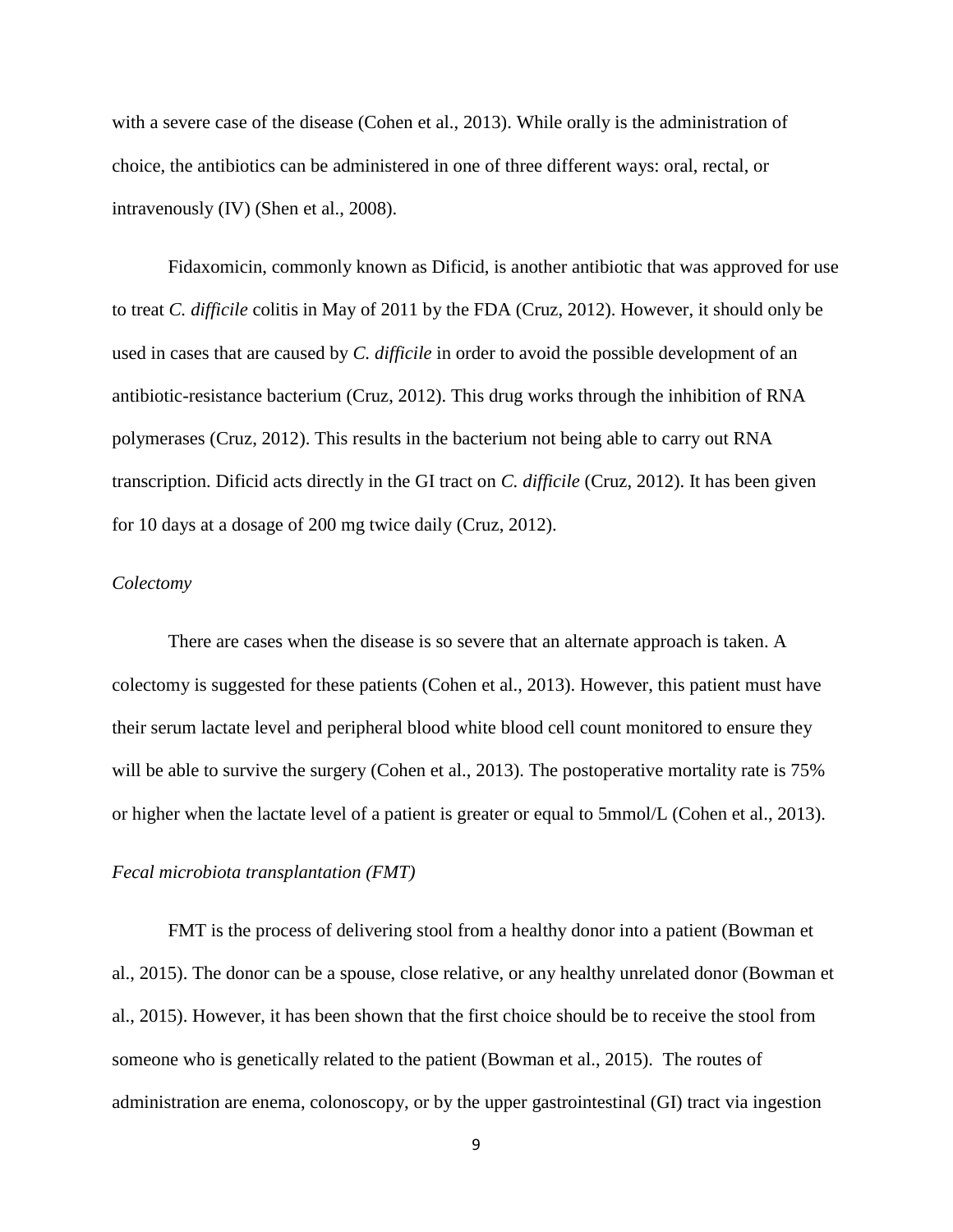(Bowman et al., 2015). This method of treatment is preferred due to the decrease in probability that a relapse of *C. difficile* colitis will occur due to changes in the normal microbiota due to the continued use of antibiotics (Bowman et al., 2015). The goal of this treatment is to help the body reestablish its normal microbiota (Bowman et al., 2015). FMT restores the dominance of the microbiota to *Bacteroidetes* and *Firmicutes* which are the bacteria phyla that dominate a healthy gut (Bowman et al., 2015). It has been shown that this treatment option has an efficiency of 83%- 90% (Bowman et al., 2015). Also, it has been shown to be a great option for people with compromised immune systems (Bowman et al., 2015). It allows them to receive relief from *C. difficile* colitis without taking more antibiotics or drugs.

To administer the stool, it is mixed with a nonbacteriostatic saline solution and then strained or blended to remove unwanted particulate (Bowman et al., 2015). If the solution is be administered during a colonoscopy the solution is drawn up into a syringe and infused into the colon (Bowman et al., 2015). The larger the amount administered appears to provide a more effective treatment (Bowman et al., 2015). Greater than five-hundred mL of stool showed a 97% resolution in patients while 200mL only showed an 80% improvement of patients (Bowman et al., 2015).

After the treatment, the symptoms can subside and the patient can return to normal within several days (Shen et al., 2008). However, approximately 10% - 20% of individuals will experience a relapse of the illness (Salyers et al., 1994).

#### **Why** *C. difficile* **Is a Concern**

Not only is *C. difficile* a concern in regards to increasing antibiotic resistance and the health of patients, or even their deaths, but it is compounded with the problem that it is costing

10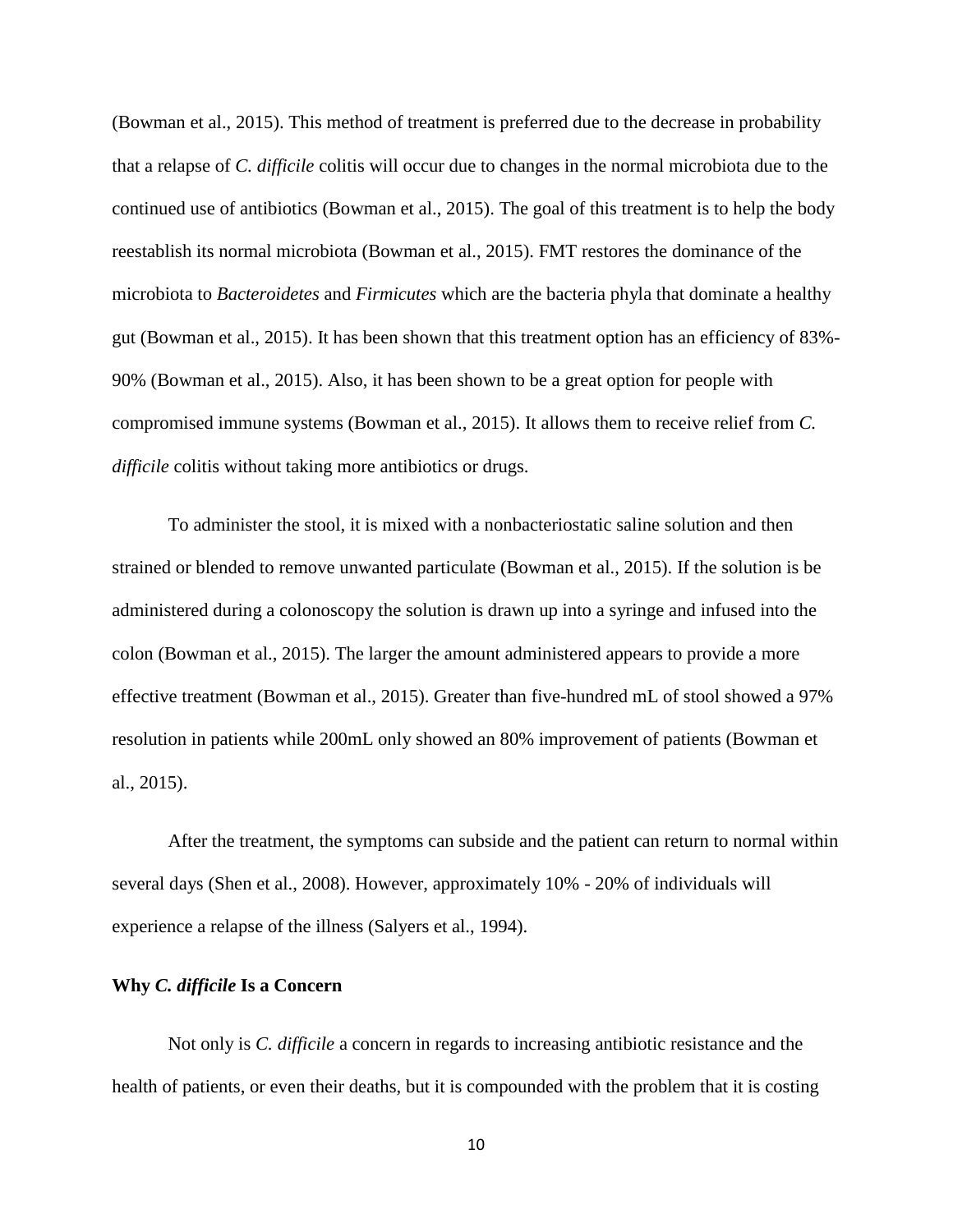approximately \$3.2 billion annually (Surawicz et al., 2013). This is astounding as we are currently in a period in our healthcare system where we are trying to reform it and make the services more readily available to someone with any income level. This one area could be saving patients billions of dollars each and every year. Also, if we are not able to gain control over this disease, it is going to continue to increase the costs that patients are going to have to face.

#### **Solutions**

There are several approaches we can take to reduce the risk of *C. difficile* disease.

## *Education*

The first step to creating a mind set to reduce the amount of antibiotics prescribed to patients (Karras et al., 2003). Doctors sometimes prescribe antibiotics to patients simply because they want to fulfill the perceived expectations of the patient (Karras et al., 2003). However, it has been shown that about only 33% of the patients had any expectation that the physician was going to prescribe them an antibiotic (Karras et al., 2003). This mentality of physician prescribing antibiotics simply because of their perception of patient's expectations needs to be curbed through education in order to be the first step towards helping to eliminate the risk of *C. difficile*. Also, in their education, doctors need to be informed about the risks that prescribing certain antibiotics such as cephalosporins, clindamycin, and fluoroquinolones have in increasing the risk for *C. difficile*.

Not only is education necessary for physicians but education of the effects of antibiotics needs to be passed down to the patients as well. When physicians are getting ready to prescribe the antibiotics that are known to be associated with causing *C. difficile* colitis, they need to explain the risks to their patients. Patients have the right to know that the antibiotic they are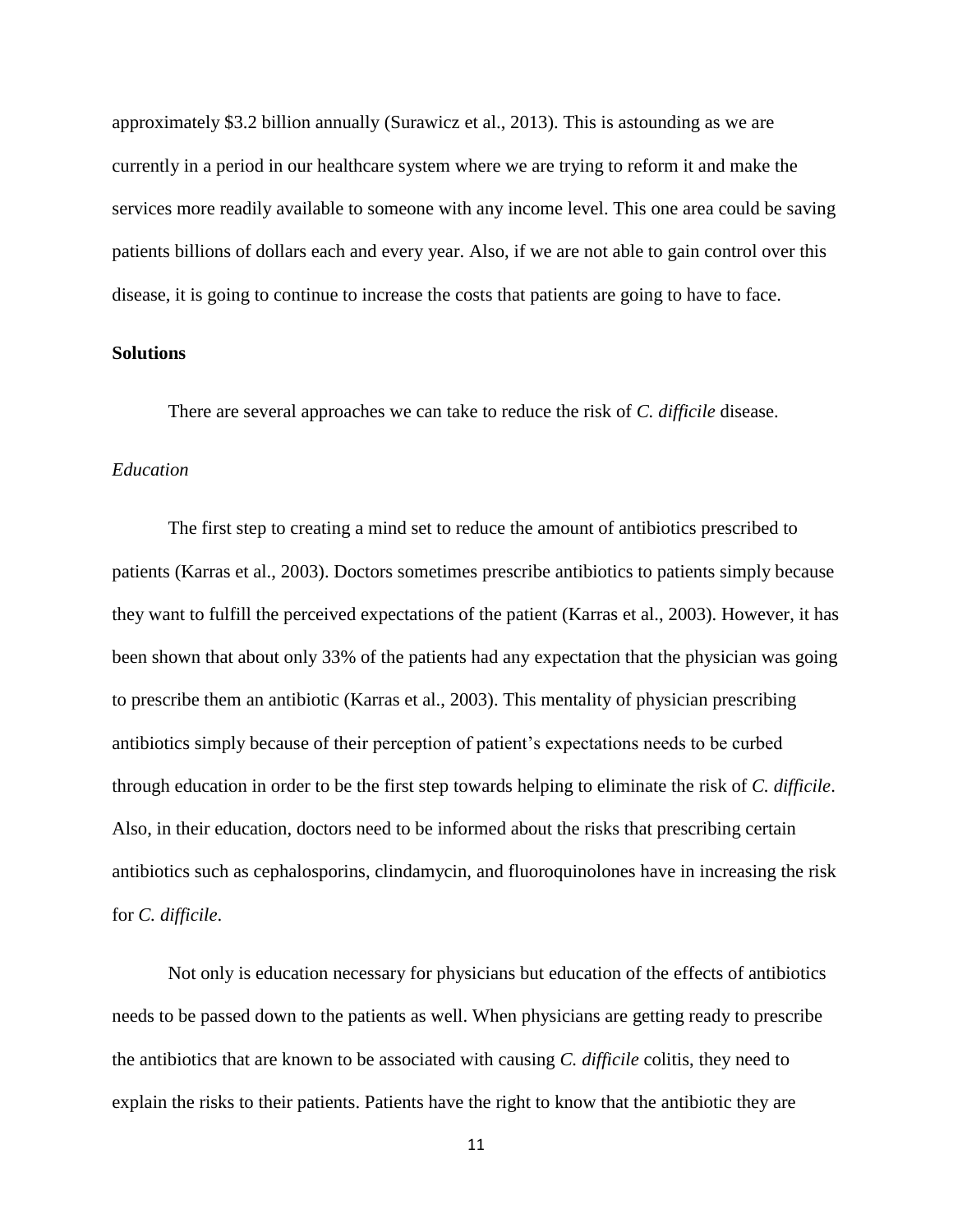being prescribed could lead to a hospital stay for them and in extreme cases could lead to death. Patients deserve a brief education on the risks before they decide if taking the antibiotic is the right choice for them. In some cases, a patient may have another treatment option or may be able to wait a while longer and let their body continue to try and fight the infection off.

#### *Prevention of transmission*

Transmission is imperative so that the bacterium is not spread around the hospital to other patients. One of the best ways to help reduce the spread of it is to increase the standard of handwashing that physicians, nurses, and any other person coming into contact with an infected patient are required to do.

Anyone coming into contact with the patient should use either hand-sanitizer or hand washing before entering the patient's room, and they must also wear gloves and a gown. This will create a barrier between the physician and the patient that can be disposed of upon leaving the room. The rate of transmission has decreased from 7.7 cases per 1,000 discharges to 1.5 cases per 1,000 discharges in the United States since then institution of gloves (Cohen et al., 2010).

Also, whoever comes into contact with the patient will be required a rigorous handwashing when exiting the patients room. It has been found that antibacterial soap is not any more effective at reducing diarrhea causing bacteria from hand than normal soup (Burton et al., 2011). Not being required to use antibacterial soap is good in the application of *C. difficile* due this eliminating a possible pathway for increase antibiotic resistance. Therefore, when the person exits the patient's room, they must use a sink with non-antibacterial hand soap and wash their hands for at least twenty seconds ensuring all parts of their hand including under their fingernails

12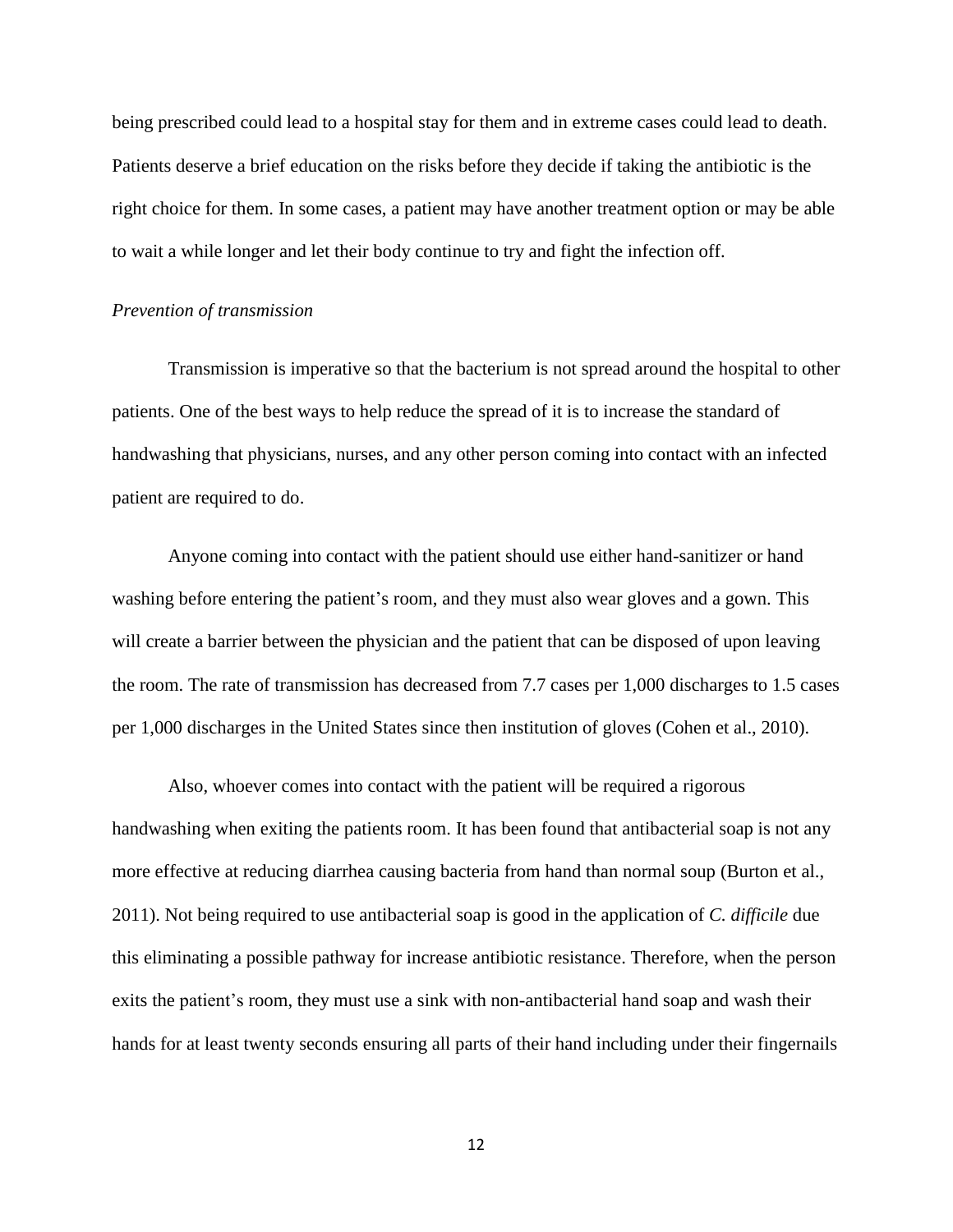are properly cleaned. This practice of handwashing before interacting with the next patient will result in the removal of the greatest amount of possible transmission between patient rooms.

#### *Hospital Layout*

Patients that are suspected or confirmed for infection with *C. difficile* should be placed in a single room. This decreases the changes of the patient spreading the bacterium to their roommate. In cases where single rooms are not available, if more than one patient has *C. difficile* they should be placed in a room together. Quarantining patients to the smallest area possible will result in an increased control of the spread of the bacterium.

# *Hospital Cleaning Staff Responsibilities*

*C. difficile* is an endospore forming bacterium. It is able to survive on surfaces for weeks to months after it was deposited there. Therefore, not only is it important that people who are interacting directly with the patient be conscious of their actions, but those that come into contact with the room after the patient has left and before the room is cleaned for the next patient. For example, the staff that cleans the room must take extra precautions. The solution being used to clean the room should be sporocidal which means that it will kill spores (Gerding et al., 2008). Many hospital make the mistake of not using a different cleaning agent when dealing with rooms, in which patients who had *C. difficile* colitis were staying. This can be a great problem due to the fact that some common cleaning agents that hospital cleaning staff use to clean the rooms can actually encourage sporulation of endospores (Gerding et al., 2015). For example, it has been found that quaternary ammonium-base detergents will, in fact, encourage the germination of endospores (Gerding et al., 2015). Therefore, it is necessary for hospitals to use chlorine-based disinfectants or high-concentration vaporized peroxide solutions (Gerding et al.,

13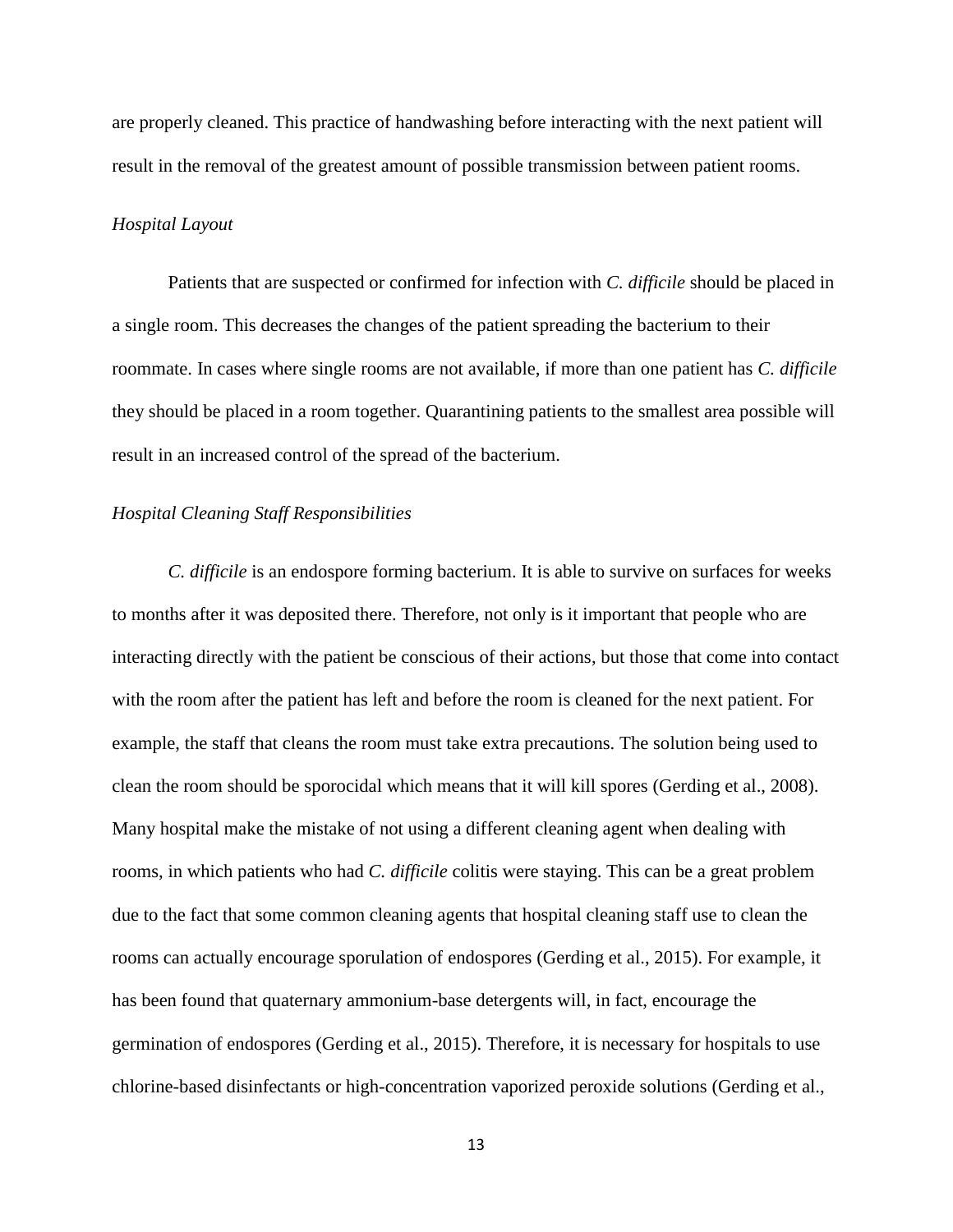2015). It has also been found that a 1:10 dilution of concentrated sodium hyperchlorite (bleach) is a great sporocidal solution (Gerding et al., 2015). This is a good option for hospitals as it is not a difficult solution to make and it can be made relatively inexpensively.

However, cleaning staff must not get complacent in their cleaning routines when dealing with rooms that have been exposed to *C. difficile*. The staff must thoroughly clean all bed railings, call buttons, television remotes, or any other surface that a patient could have touched (Gerding et al., 2015). During an outbreak in the hospital of *C. difficile* there should also be meeting with management and cleaning staff in order to help the cleaning staff to better understand the importance of cleaning the room (Gerding et al., 2015). This will help to greatly reduce the continued spread of the bacterium.

# *FMT in a Pill*

FMT is a good treatment for patients. However, it can be time consuming and difficult to find donors that are good matches for the patient and to administer the FMT. Research should be conducted in order to determine which bacteria in the FMT are causing the patient to recover from *C. difficile*. The parts of the FMT that are found to be the solution that gets rid of the over population of the *C. difficile* should be put into a pill. This pill will be easy to administer and convenient for the patient and doctor. This will eliminate the need to put the patient under anesthesia to perform a colonoscopy. It will reduce costs incurred by the patient and the time that doctors must spending trying to combat the bacterium. Also, with a pill, there will be no instruments that will need to be disinfected for the spores. Transmission of spores to another patient will greatly be reduced.

# *Continued Care Practices*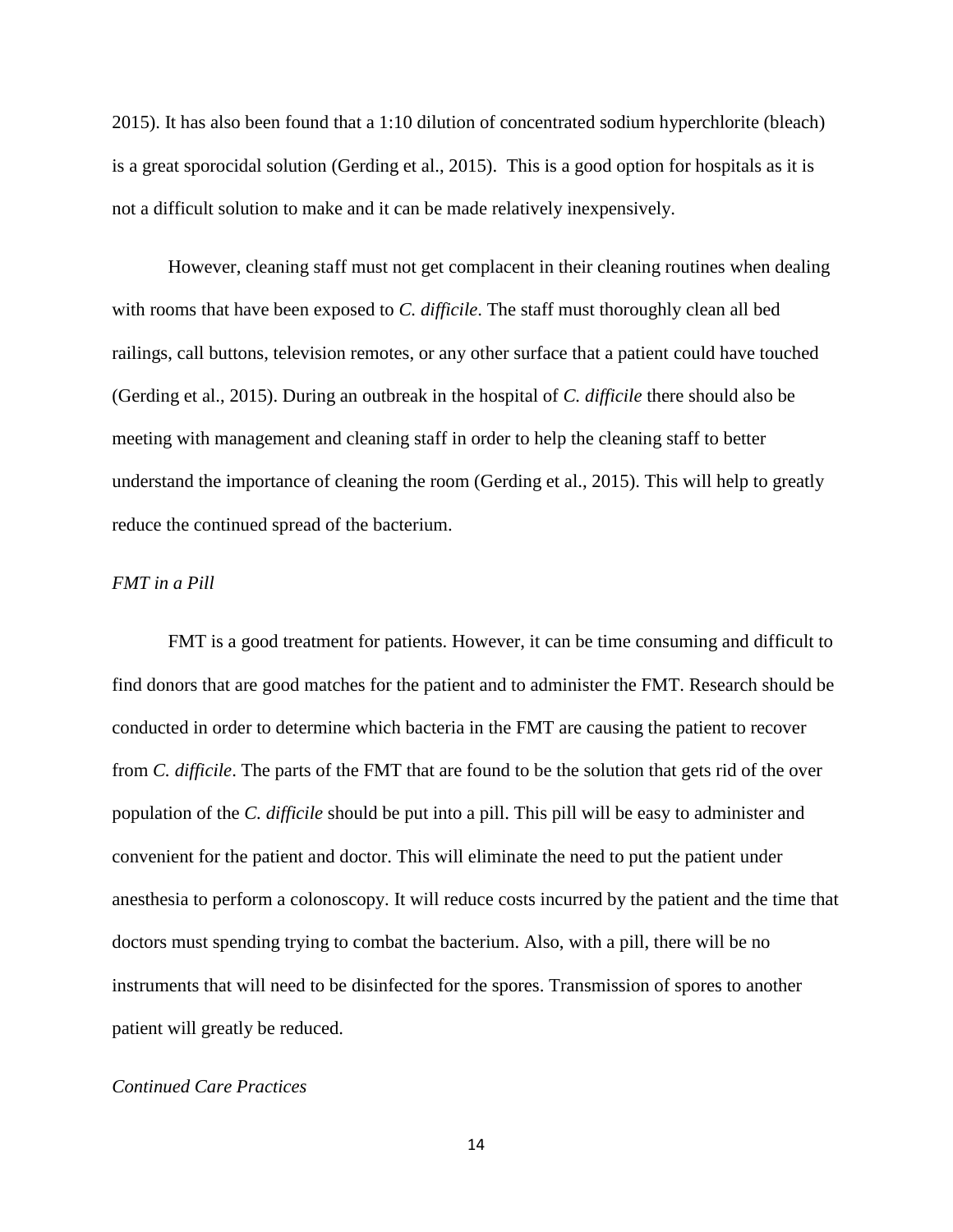Not only should all of these practices be applied in the hospital setting, but when a patient gets discharged, these cleanliness practices should be continued in order to eradicate the bacterium at the house (Gerding et al., 2015). This will keep the bacteria from spreading again from the patient's house to a visitor or healthcare provider that has been to their house.

At home, the patient's restroom should be cleaned with a 1:10 dilution of concentrated sodium hyperchlorite (bleach). Also, any other areas of the house that they come into contact with should be cleaned. Visitors should use a restroom other than the one the patient is using if available. Also, visitors should wear gloves and a gown when interacting with the patient. This will form a barrier between the patient and the visitors. This practice also decreases the probability of the visitor transmitting the bacterium to places outside of the home.

It is also suggested that only those needing to have direct contact with the patients be admitted into their home. With technology today, there are many options to video conference with the patient. This limits the exposure that others have to the bacterium. Until the *C. difficile*  colitis is resolved this should be the preferred method of interaction with the patient.

Once the patient's symptoms have subsided, all hard surfaces in the home should be cleaned with the 1:10 dilution of concentrated sodium hyperchlorite (bleach) in order to kill spores that are present in the home. Once the home has been cleaned, visitors will be allowed to visit the patient.

## *Further Development of Care*

In order to reduce the risk of incidence of *C. difficile* colitis, it is necessary to research it to gain a better understanding. Therefore, it should be necessary that culturing for *C. difficile* be performed on toxin-positive stool (Cohen et al., 2013). This will allow research to be done to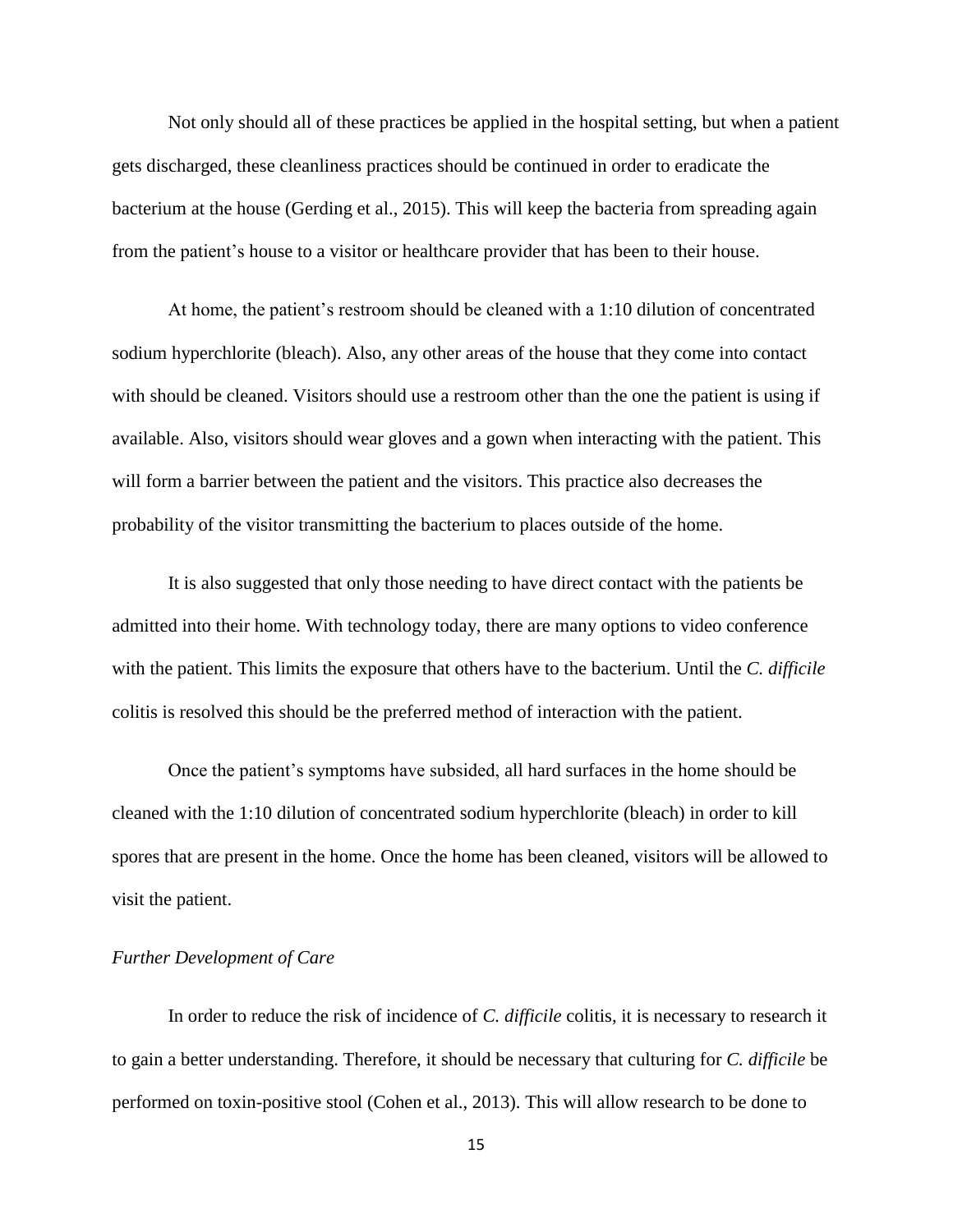gain more information about how the bacteria are changing and insight into how to combat them. This will also lead to the ability to better diagnosis a patient. It has been found that approximately only 30% of hospitalized patients who have antibiotic-associated diarrhea will have *C. difficile* colitis (Cohen et al., 2013). Being able to better understand the bacterium will help to further develop testing to better identify those who are infected.

# **Conclusion**

*C. difficile* colitis is a disease that can be controlled. There simply has to be education in place in order to help physicians and patients better understand the risks of the antibiotics that they are prescribing and taking. Also, there must be education and practices put into place about how to maintain a clean environment so that the bacteria do not have a chance to spread from person to person and increase the risk of more people acquiring the bacteria. As a community, we can keep these bacteria from taking the lives of those that with a few simple practices could have been saved.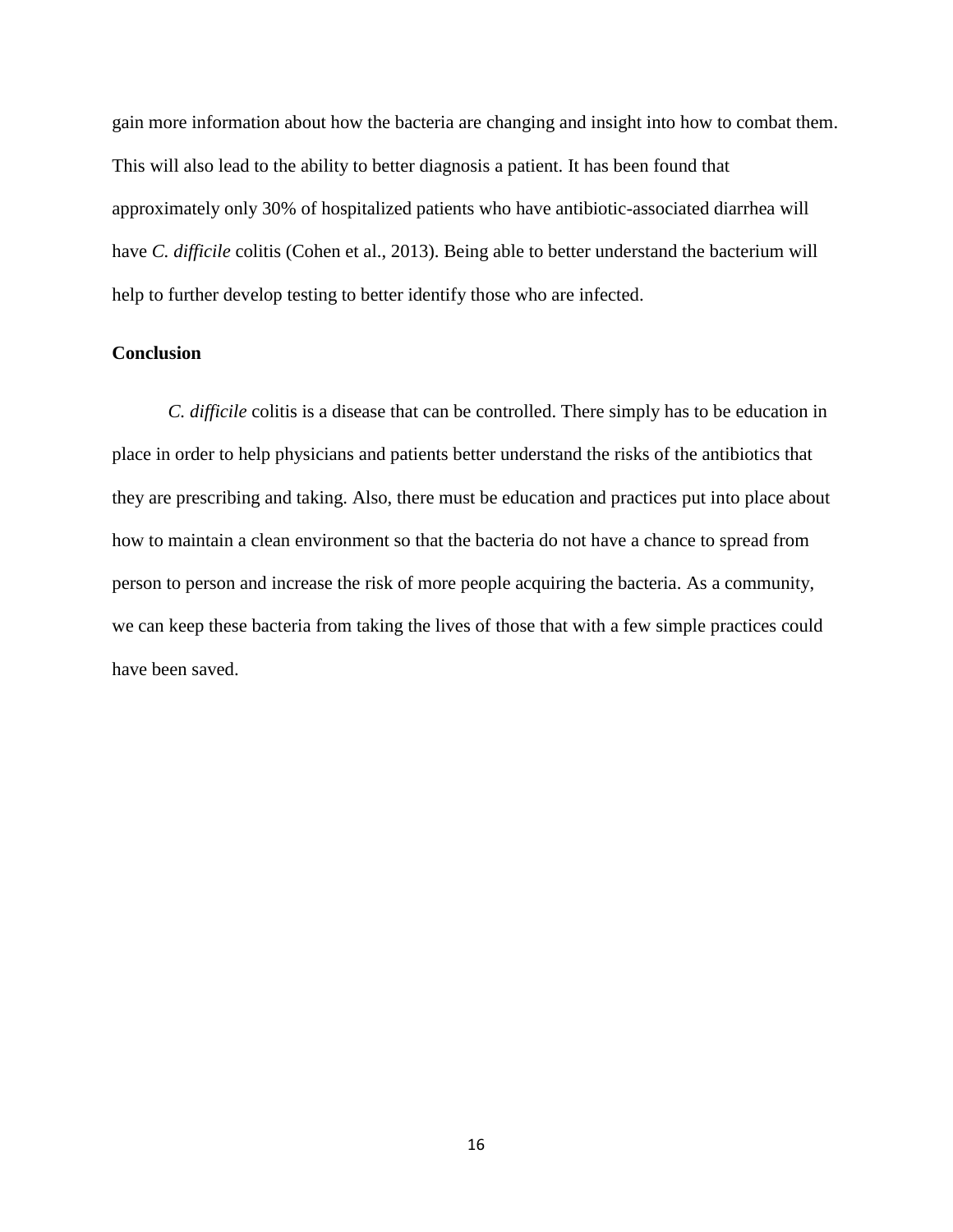#### **Reference**

- Belanger, S D., M Boissinot, N Clairoux, F J. Picard, and M G. Bergeron. "Rapid detection of *Clostridium difficile* in feces by real-time PCR." *Journal Of Clinical Microbiology* 41 (2003): 730-34.
- Bowman, K A., E K. Broussard, and C M. Surawicz. "Fecal microbiota transplantation: current clinical efficacy and future prospects." *Clinical and Experimental Gastroenterology* 8 (2015): 285-91.
- Burton, M, E Cobb, P Donachie, G Judah, and V Curtis. "The effects of handwashing with water or soap on bacterial contamination of hands." *International Journal of Environmental Research and Public Health* 8 (2011): 97-104.
- "*Clostridium difficile* and *C. difficile* Toxin Testing." AACC Lab Tests Online. N.p., 10 Apr. 2015. https://labtestsonline.org/understanding/analytes/cdiff/tab/test/
- Cohen MD, S H., D N. Gerding MD, S Johson MD, C P. Kelly MD, and V G. Loo MD. "Clinical Practice Guidelines for Clostridium difficile Infection in Adults: 2010 Update by the Society for Healthcare Epidemiology of America (SHEA) and the Infectious Diseases Society of America (IDSA)." *Infection Control and Hospital Epidemiology* 31 (2010): 431-55.
- Cruz, M P. "Fidaxomicin (Dificid), a Novel Oral Macrocycylic Antibacterial Agent For the Treatment of *Clostridium difficile*-Associated Diarrhea in Adults*." Pharmacy & Therapeutics* 37.5 (2012): 278-81.
- Gerding, D N., C A. Muto, and R C. Owens Jr. "Measures to control and prevent *Clostridium difficile* Infection." *Clinical Infectious Diseases* 46.1 (2008): S43-49.
- Girinathan, B P., S E. Braun, and R Govind. "*Clostridium difficile* glutamate dehydrogenase is a secreted enzyme that confers resistance to H2O2." *Microbiology* 160 (2013): 47-55.
- Karras MD, D J., S Ong MD, G J. Moran MD, J Nakase MPH, and M J. Kuehnert MD. "Antibiotic Use for Emergency Department Patients with Acute Diarrhea: Prescribing Practices, Patient Expectation, and Patient Satisfaction." *Annals of Emergency Medicine* 42 (2003): 835-42.
- Salyers, A A., D D. Whitt (1994). Bacterial Pathogenesis A Molecular Approach. Washington, D.C.: American Society of Microbiology Press, 2015.